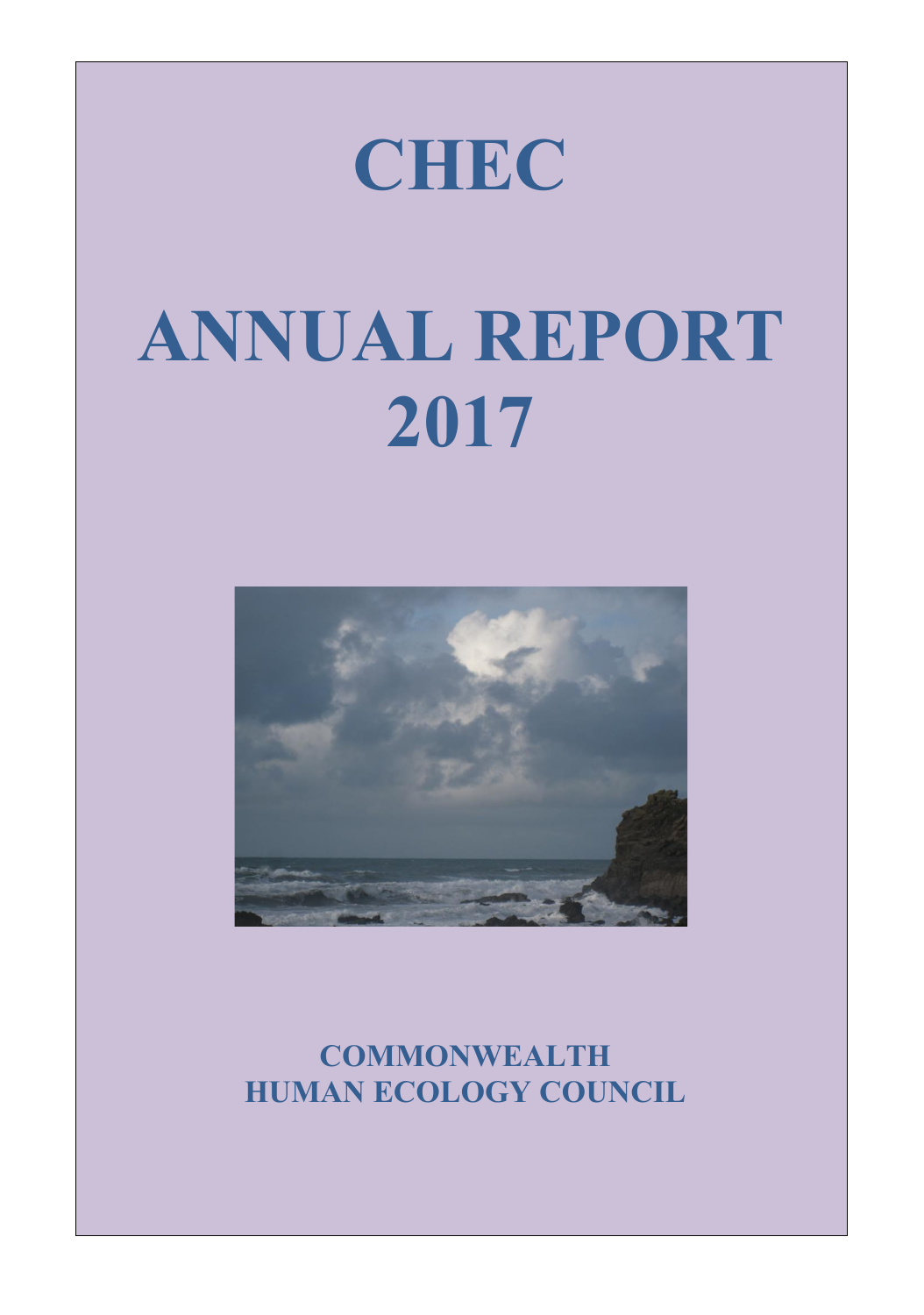## **Thursday 13th September 2018, 6 – 9 pm Thursday 13th September 2018, 6 – 9 pm**

#### **Zena Daysh Inaugural Lecture Zena Daysh Inaugural Lecture Thursday 13th September 2018, 6 – 9 pm RESERVE THE DAY!**

**India and the Commonwealth: Policies, People and Politics – can the media help with the Policies, People and Politics – can the media help with the future? future? Speaker: Mark Tully** *Zena Delities Zena die meeste ke***n** *<u>Ritics – can t</u>* 

## **Policies, People and Politics – can the media help with the**

William Mark Tully, KBE, is the award winning former Bureau Chief of the BBC, New Delhi. He worked with the BBC for 30 years before retiring in July 1994. He held the position of Chief of before retiring in July 1994. He held the position of Chief of **the future?** Bureau, BBC, Delhi, for 20 years. He has also been honoured by the Government of India. He is now a freelance journalist. before retiring in July 1994. He held the position of Chief of

Venue: Royal Overseas League, Princess Alexandra Hall, Park Place, St James's Street, London SW1A 1LR  $B = \frac{1}{2}$ 

The Lecture is free, but please do register!

There will be a Reception starting at 6pm before the talk. A contribution of £15 towards the Reception will be most welcome There will be a Reception starting at 6pm before the talk.

Register at contact@checinternational.org. **is a Commonwealth civil society organisation and UK Registered Charity that promotes,** 

welcome with the control of the control of the control of the control of the control of the control of the con<br>The control of the control of the control of the control of the control of the control of the control of the c

**is a Commonwealth civil society organisation and UK Registered Charity that promotes,** 

**The Commonwealth Human Ecology Council (CHEC)** disseminates and applies the principles of Human Ecology in the Commonwealth and settlements, fishering community and strengthening community action, especially for the  $\frac{1}{2}$ **advancement of women and youth.**  settlements, fishering processes and strengthening community action, especially for the  $\sim$ **advancement of women and youth.**  is a Commonwealth civil society organisation and UK Registered Charity that promotes, **beyond. The Commonwealth Human Ecology Council (CHEC) ine Commonwealth Human Ecology Council (CHEC)** 

settlements, fisheries, afforestation and strengthening community action, especially for the **decision making in government of women and youth.** *decision and youth***. It has been a catalyst in promoting sustainability, particularly in terms of human It has been a catalyst in promoting sustainability, particularly in terms of human**  it has been a catalyst in promoting sustainability, particularly in terms of numan

**CHEC is highly active in advocating and promoting the role of civil society and participatory decision making in good governance and sustainable development. CHEC is highly active in advocating and promoting the role of civil society and participatory**  is highly active in advocating and promoting the role of civil society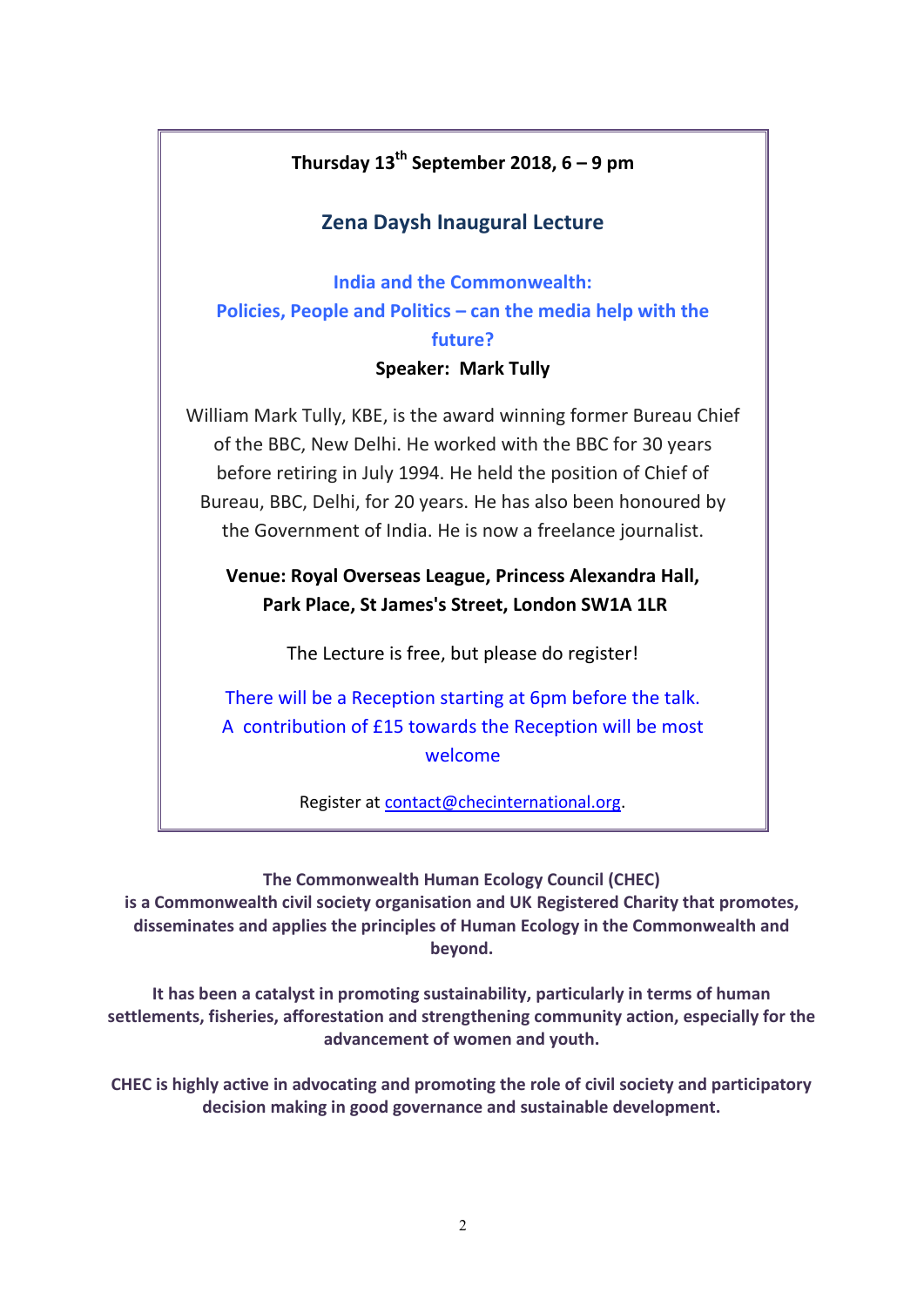## **Annual Report 2017**

ī

T

| <b>ANNUAL REPORT</b><br>2017                                                            | <b>CONTENTS</b> |                             |      |
|-----------------------------------------------------------------------------------------|-----------------|-----------------------------|------|
| <b>Commonwealth Human</b><br><b>Ecology Council (CHEC)</b>                              |                 |                             |      |
| 4, Hurlingham Studios<br>Ranelagh Gardens<br>London SW6 3PA                             |                 |                             | Page |
| <b>United Kingdom</b>                                                                   |                 | 1. Executive Summary        | 4    |
| Tel: +44 (0)20 3689 0979                                                                |                 | 2. Projects                 | 4    |
| e-mail:<br>contact@checinternational.org                                                |                 | 3. Meetings                 | 5    |
| Website:<br>www.checinternational.org                                                   |                 | 4. Publications             | 6    |
| Registered Charity No. 272018                                                           |                 | 5. Partnership              | 7    |
| ** NGO in Special Consultative<br>Status with the UN Economic and                       |                 | 6. CHEC's Network           | 10   |
| Social Council (ECOSOC)<br>** Accredited to the                                         |                 | 7. CHEC Governance          | 11   |
| Commonwealth Secretariat<br>**Member of Commonwealth<br>Consortium for Education (CCfE) |                 | 8. Financial Statement 2017 | 13   |
| **Member of BOND                                                                        |                 | Membership form 2018        | 14   |
| Editors: Eva Ekehorn<br>Mark Robinson<br>Ian Douglas                                    |                 |                             |      |
| Layout: Eva Ekehorn                                                                     |                 |                             |      |
| Cover photo: Cornwall, UK<br>Eva Ekehorn                                                |                 |                             |      |
| Printers: ProntaPrint,<br>Bayswater, London                                             |                 |                             |      |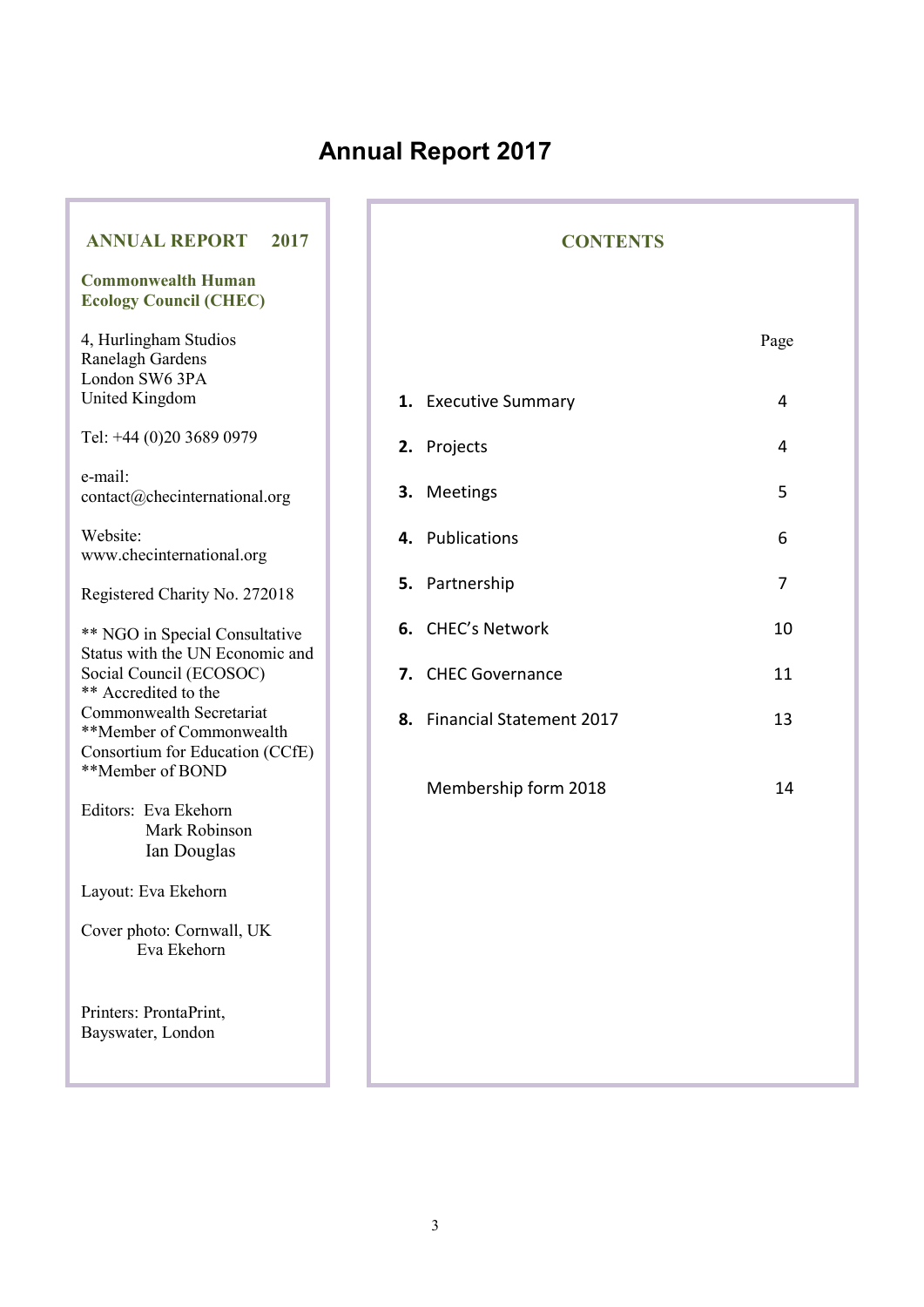

## **1. Executive Summary**

2017 was spent on planning for the next year's CHOGM. This was done by attending various meetings in London, which formed part of the build up to the Summit. That said, some worthwhile events, relevant to CHEC, took place in the wider Commonwealth such as the Annual Conference of the Council for Education in the Commonwealth (CEC) held at the University of Namibia in Windhoek and the Commonwealth Youth Ministers Meeting held in Kampala, Uganda. As the Commonwealth Secretariat encourages accredited organisations such as CHEC to get involved and indulge in networking and partnership, events such as these can be of great importance to small organisations and we benefit from that.

 The main on-going project has been the Bees and Pollinator Programme with its first trial taking place in Uganda. In this sustainable world, the security and health of

## **2. Projects**

#### **Bee and Pollinators Programme**

A visit to Uganda for the Commonwealth Youth Ministers meeting provided an opportunity to both evaluate and review the youth beekeeping training project's feasibility in its preliminary stage with both the youth team and many experts, including scientists associated with UNEP, on beekeeping, biodiversity, training, crop production, honey marketing and pollination. The outcome of this extensive evaluation of the project's feasibility over 8 days was that the proposed youth pilot scheme should not go forward as

pollinators are of vital importance to the global food supply. The programme intends to support and encourage young people, especially women, to engage in activities that compliment and sustain such fundamental environment issues.

 To spread the word about what CHEC is doing, our website is of great importance. This can stimulate a debate with "friends" through Twitter and Facebook and provide links to other aspects of CHEC's work such as our environmental Journals and CHEC Points, which we produce in the course of each year. Links are made available on CHEC's website so there is easy access to all areas of CHEC's work.

CHEC's friends and partners around the Commonwealth work hard to contribute to spread the message and understanding of human ecology and the benefit it can bring to securing the sustainability of a safer and better world.

planned as it was felt that the proposed methodology was wrong and because the youth team had chosen a location with no history of beekeeping. Contacts with many remarkable Uganda activists, academics and charities working with beekeeping and biodiversity led to a set of clear ideas about alternative ways forward and these were to be considered by the bee project steering group early in 2018.

There is much interest in bees and pollinators throughout the Commonwealth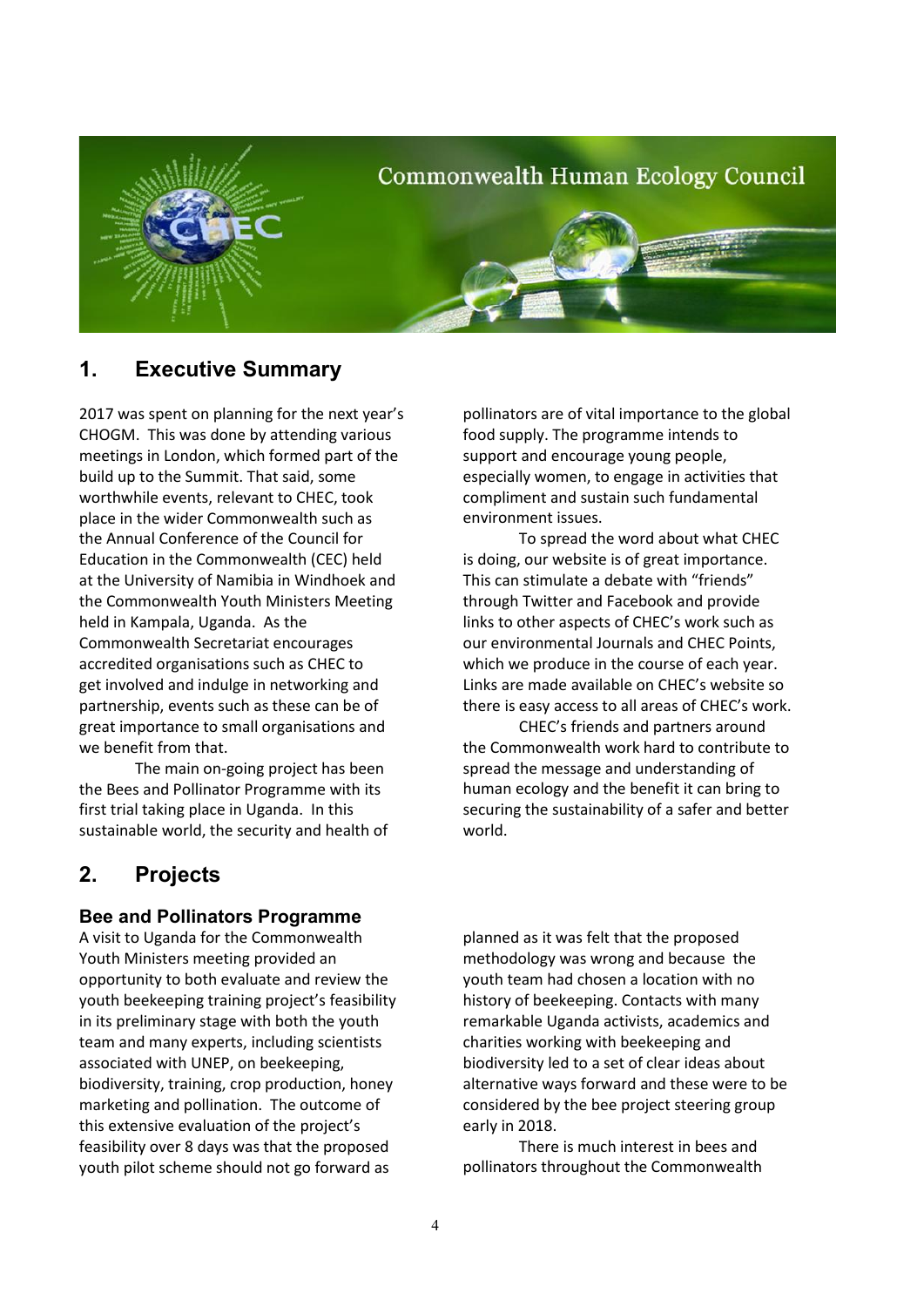and CHEC India has been particularly active in organising workshops and related activities, including a survey on bees and pollinators in

Jaipur conducted by school children under the leadership of Harsh Verdana.

### **3 Meetings**

#### *Council for Education in the Commonwealth, Namibia, 28-30 August 2017*

More than 230 people attended the Council for Education in the Commonwealth's annual conference in Windhoek,, the first time this meeting has been held outside the UK. The Commonwealth Secretary-General, Patricia Scotland, delivered the keynote address. The Secretary-General, who was on mission to this beautiful African nation for the first time, also met with President Hage Geingob, the Prime Minister, Saara Kuugongelwa, as well as other senior figures, to discuss Commonwealth priorities and identify areas of possible collaboration and support in the field of education and other areas.

In addition to Ministers and Members of Parliament from the Government of Namibia, attendees included The Association of Commonwealth Universities, the British High Commission, British Council, and UNESCO personnel, together with a wide range of education stakeholders from across the

#### *Commonwealth Youth Ministers' meeting, Uganda, 30 July 2017*

Despite some difficulties over local transportation and our place in the CYMM programme, CHEC was able to make a brief presentation at the Youth Forum and to have deep discussions with the Youth Ministers of Jamaica and Canada during the Ministers' meeting. Other national representatives, including those from Cameroon, Singapore and Commonwealth. There were also keynote speakers from South Africa, Kenya and Grenada. CHEC was represented by Mark Robinson, UK Chair of the Commonwealth Consortium for Education (CCfE).

The conference, titled 'Leading the Elephant out of the Bush – Education and Business together Bridging the Gap', explored ways in which education, business and industry could work together to ensure financially sustainable and innovative approaches to education. It also aimed to teach the current and next generation of entrepreneurs and teachers to thrive in the 21st Century workplace. There were young people present among the attendees, one of whom helped circulate CHEC's publications including journals and CHEC Points. Copies of our last Annual Report were also made available and CHEC's website was advertised.

India expressed great interest in CHEC, especially in activities with young people, the bee project, food systems and CHEC's expertise in urban resilience and sustainability. There were several indications that proposals for reorganisation or new CHEC chapters in those countries might be supported.

#### *Commonwealth Summit Team, Commonwealth House, London, 10 May 2017*

Mark Robinson, Jane Samuels and Rebecca Story reported on the meeting which was an opportunity for CHEC to promote its work and hear from other organisations. The Secretary-General responded very positively to CHEC's

report and highlighted the Commonwealth Youth Ministers Conference in Uganda as a good opportunity for CHEC. A full report of the meeting is on the CHEC website.

#### *Common Ties, Royal Overseas League, London, 25 May 2017*

Launched in 2016 by the Commonwealth Secretariat, Common Ties is an initiative which seeks to connect with and engage young leaders from around the Commonwealth who

are based in the UK for study or work. 25 May 2017 saw the anniversary of the initiative's launch marked by a conference and networking event at the Royal Overseas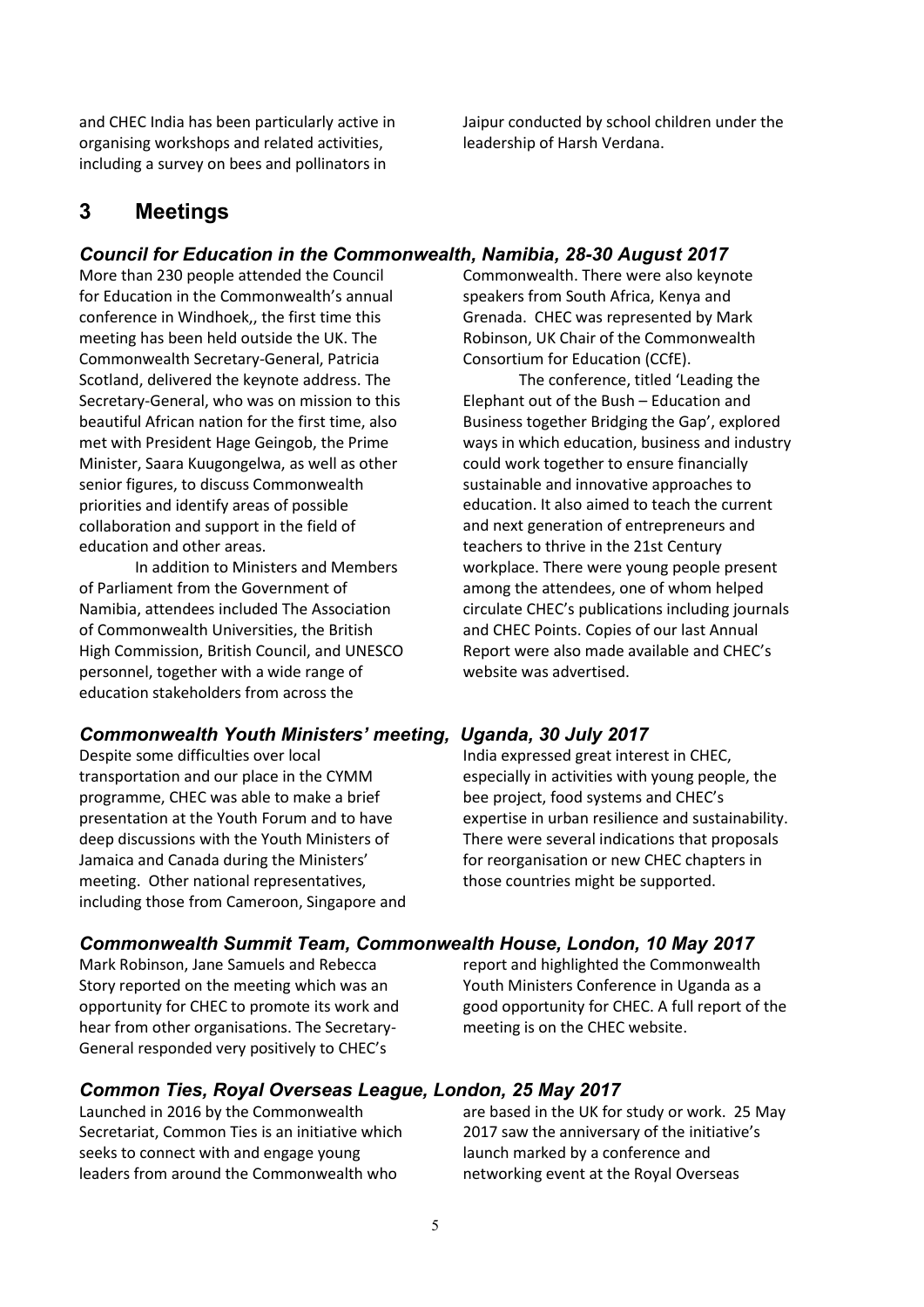League in London. CHEC board member Eva Ekehorn attended the event, along with communications officers John McDonnell and Rebecca Story. A full report for this meeting is available on the CHEC website: (http://www.checinternational.org/news/).

#### *Commonwealth Association lecture, Marlborough House, London, 4 July 2017*

Matthew Neuhaus, former director of the Commonwealth Secretariat's Political Affairs Division and now with the Australian Department of Foreign Affairs and Trade (DFAT), was the speaker at the Commonwealth Associations AGM. He is taking a close interest in Commonwealth matters and is a keen supporter of the reorganisation of the Secretariat.

The Secretary General outlined details of how a new role of 'super director, of which there will be several, is being considered. The aim is to make the work of the Secretariat more relevant to requests handed down by CHOGM and other Ministerial Meetings

## **4. Publications:**

#### *CHEC Journal 27 Waste*

The Journal produced in 2015 on Waste and the Circular Economy has been very well received and is available on CHEC's website: http://www.checinternational.org/wpcontent/uploads/2016/08/Journal-27-online-version.pdf

#### *CHEC Points 45*

Auroville in Kerala, India, has been a partner to CHEC for many years. A CHEC Point was put together by Rebecca Story, CHEC's Communications Officer, on the many projects and contacts CHEC has had with Auroville over the years. CHEC hopes that this partnership will continue. http://www.checinternational.org/wp-content/uploads/2017/05/CHEC-Points-44-Auroville.pdf

#### *Website*

#### *Website and Social Media*

CHEC has been fortunate enough to be able to receive the support from a consultancy firm, Wizbit, which has made improvements to the website over the last year. Recent updates include making the web pages more accessible for website visitors, while continued work moves forward in upgrading the website to a new, modern theme that helps make it more attractive, aesthetic and educational.

Over the last year CHEC has maintained a social media presence on both Facebook and Twitter. This has involved posting and promoting updates about the CHEC website and other human ecology news related items to our followers. CHEC will continue to use social media tools to build its online profile and to connect with key people in the field.

#### *Some words from CHEC Communication Officer John McDonnel*l:

"Since joining CHEC in April 2017, it has been one of my main missions to revitalise the CHEC website. I remember stating in my interview that I felt that the website in its current state, while providing tonnes of key information, was

not modern enough for today's audiences, and the audiences that CHEC would want to be appealing to. Since becoming CHEC's Communications Officer, each week I have devoted my working hours into the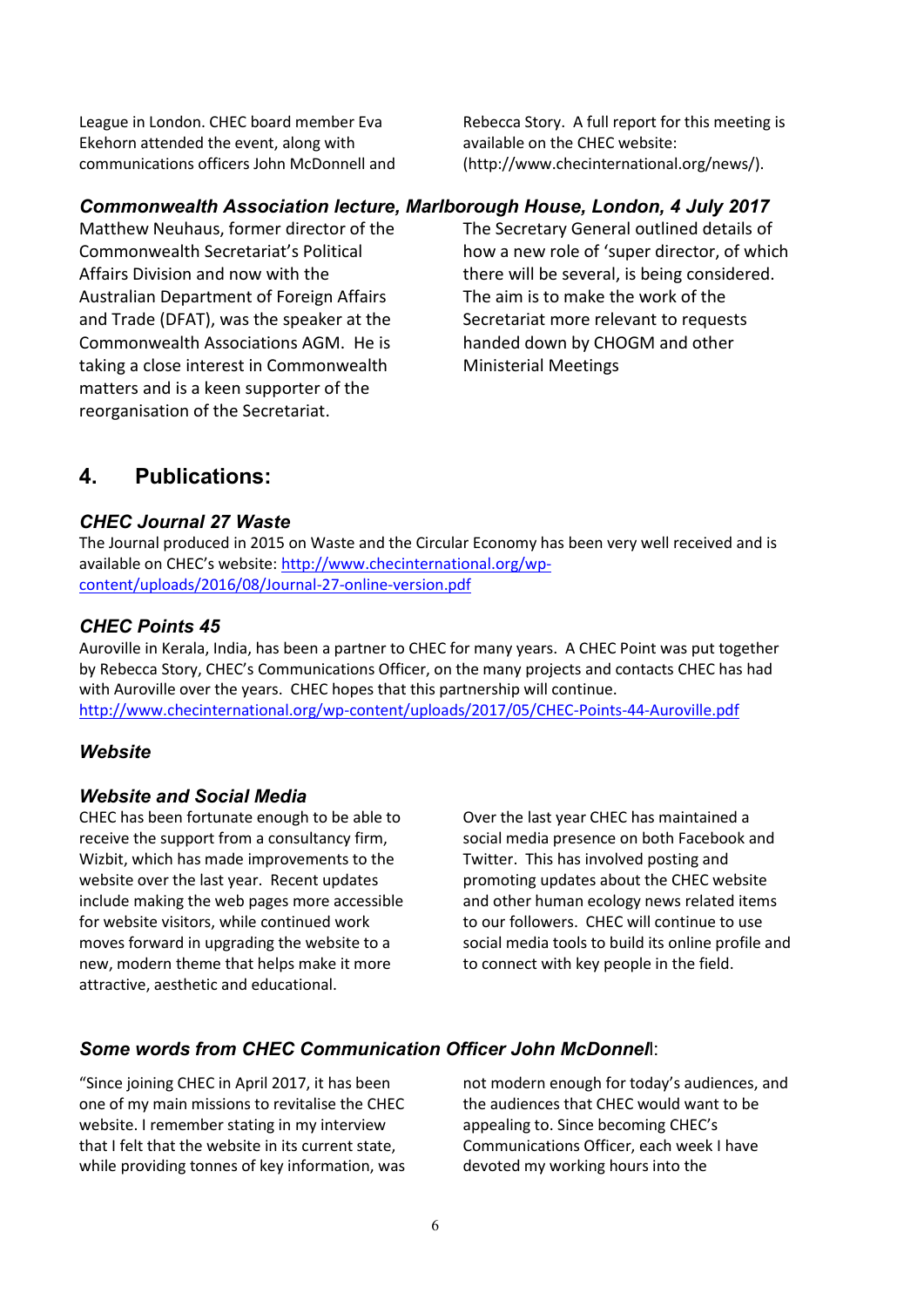redevelopment of the website into something that brings CHEC's online presence forward and more up-to-date with other websites of Commonwealth accredited organisations. The work on the website would not have been possible without the help of my former colleague Rebecca Storey who helped conceptualise the new site, Eva Ekehorn for her continued help and advice, Richard Martin of Wizbit who has helped with the technological logistics of creating the site and of course, the CHEC board who have been more than patient in waiting for the new site to go live.

In designing the new website we were looking for a design that would be much easier to display information and for website visitors to use; one that could really show the wealth of information that the CHEC website has. We quickly settled on a website theme called 'Eco-Nature' which we also thought was very fitting considering CHEC's work and goals. The theme itself is set up with a basic menu along the top with a clean and clear design. All key bits of information are on one page that scrolls down automatically as you click on a menu item, making navigation quick and easy. This dynamic front page thus contains an 'About Us' section as well as a 'News', 'Projects', 'Education Centre' and 'Contact Us' section. While the news, projects and contact us sections may be more straight forward and understandable – the education centre is slightly different. It is the place where people can access our Annual Reports, CHEC Points, Journal Articles, Essays, Events and so on.

We believe that with this new design everything on the CHEC website is more accessible and available to the reader. The front page shows everything that is key to CHEC's operations and when further information is needed a user can click through to see more. Of course, a new website is great but only if it is firstly maintained and secondly engaged with. When the final steps of the website go live and problems are ironed out my weekly devotion of time to the website can be spent on other things like content. I look forward to having more regular updates and features go live on the website which in time will improve our web presence and can hopefully, with quality content, help improve support for CHEC online. I also think that with this new website there is a huge opportunity for CHEC to solidify our network. The website should feature content from throughout the whole CHEC network from events, reports and news items, to ongoing project updates and opinion pieces. All of these will help to consolidate the CHEC website as a human ecology hub which will promote the projects we run and the ideologies that CHEC was formed on.

In conclusion, while this short write up in our Annual Report serves as a 'new website announcement' I would like it to also function as an invitation to get involved and be part of the CHEC community. Whether you are a supporter of CHEC, a CHEC Chapter or a Board Member, get in contact and we can link up to make sure the CHEC website is a reflection of what we want and hope CHEC represents."

## **5. Partnership**

#### *Friends of the Earth*:

CHEC continues to build on our partnership on the bee and pollinator project with Friends of the Earth. Paul de Zylva, Senior Campaigner for Friends of the Earth, works on nature and is

#### *EAROPH***:**

In November 2016, CHEC's Australian Board member, Donnell Davis, (Queensland's President of the United Nations Association of Australia), came to London for a visit, not only

a founding member of the London Sustainable Development Commission. He has been a great supporter of the Bee programme.

to CHEC but also to forge closer links with the *Commonwealth Parliamentarian Association* and the UN Association. She has been the CHEC key person in the work for EAROPH.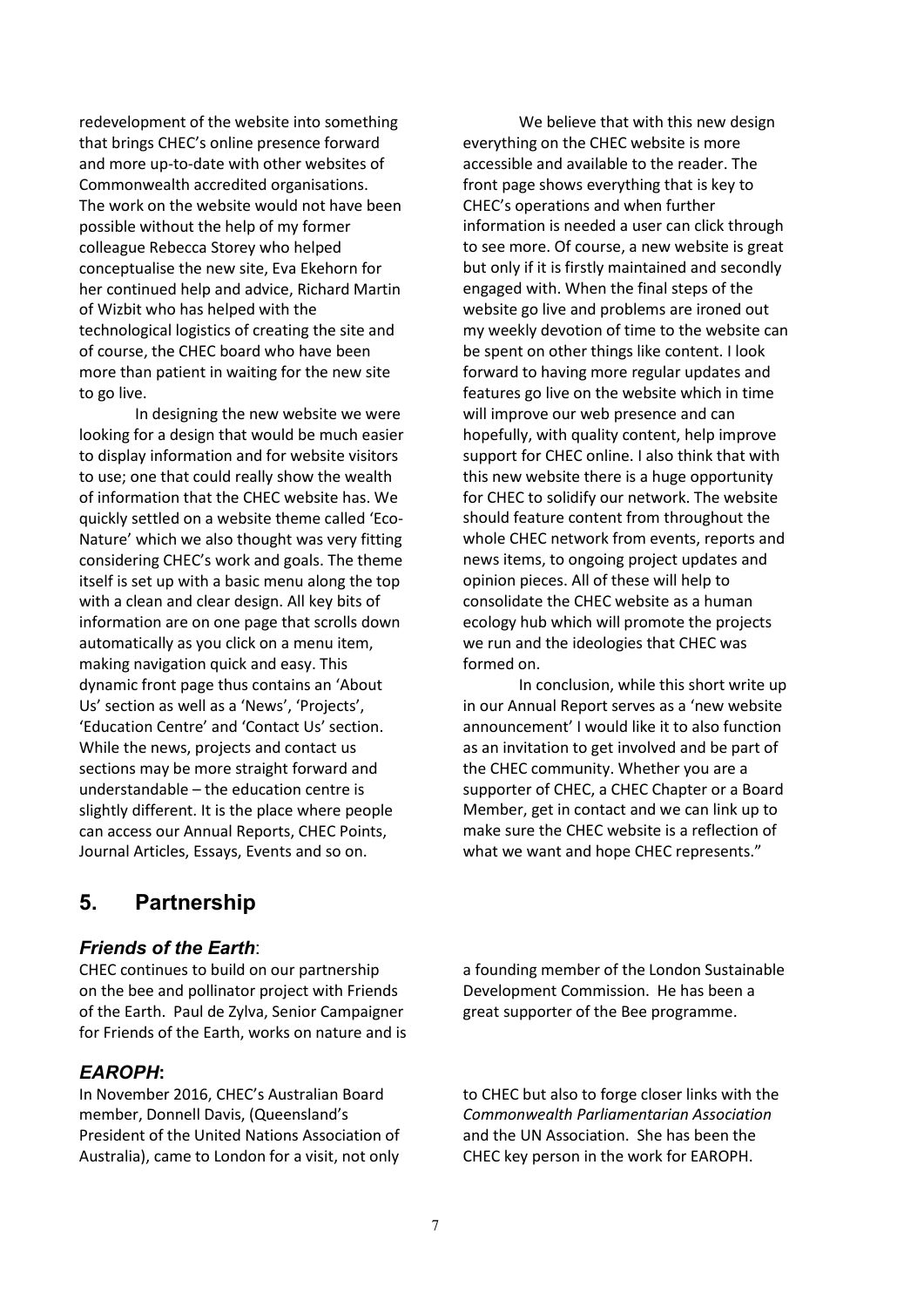#### *Ramphal Institute*:

A delegation from CHEC attended an afternoon session hosted by the Ramphal Institute Chair, Patsy Robertson, at Kings College. After introductions, Donnell Davis presented a proposal for a way forward with CHEC working in conjunction with the Ramphal Institute on matters of common philosophy. The proposal outlined an Urban Ecology framework that implements the Earth Charter SDGs and Habitat 3 mandates for the next two decades. Habitat 3 Clauses 63 to 80 on 'Environmentally sustainable and resilient urban development' are under scrutiny.

#### *Society for Human Ecology (SHE)***:**

For many years CHEC has worked together with SHE on conferences, such as a joint meeting held in Manchester in 2006 and has supported many more. SHE is now planning its XXIII conference to be held in Lisbon, Portugal in early July 2018 on the

#### *News from contacts*

#### *India*

The greatest concern for CHEC India has been the horrible and shameful pollution that has covered most of north India in the beginning of the winter 2017. The prestige capital city Delhi has been under a 'gas chamber' cloud with pollution reaching close to 5000 rpm, while 100rpm is the acceptable limit. The effect this has on humans, animals, flora and fauna is incalculable. Causes cited are many, solutions are several, but implementations are few. So the question is what can we do about this?

 On 13th December 2016, Prof Dominic Kniveton, Professor of Climate Change & Society of Sussex University gave a lecture organised by CHEC India and the Department of Geography, University of Rajasthan on Climate Change. His presentation was very well received by an audience of academics, government officials, and graduate and senior school students. CHEC India followed this up

Discussions also included a revision of a proposal for megacities to consider an evaluation of secondary cities where impacts of priority projects might be more visible and governance more transparent. Other topics included environmental policy and legal continuum, ecosystems services valuations and ecosystems benefits measured in Asia Pacific, Australia and South East Queensland. Donnell promised to document a summary of research findings from other countries and circulate for publication with CHEC and the Ramphal Institute.

theme of "Navigating complexity: human – environmental solutions for a challenging future". Richard Borden, a former President of SHE and now occupying 'Rachel Carson Chair' in Human Ecology at the College of the Atlantic in Maine, USA, visited the office in June to discuss cooperation for the Lisbon event.

with a Panel Discussion on Climate Change at the Kanodia Women's College on 31st January 2017. Prof Ashwani Kumar, Prof H.S. Sharma, Prof T.I. Khan, Mr. Harsh Vardhan and a representative of the media were the speakers.

 CHEC India had a stall on Climate Change at the  $20<sup>th</sup>$  Bird Fair in February 2017, arranged by Harsh Vardhan and his team. CHEC India has been invited to participate in the Science Week at the Malviya National Institute of Technology, Jaipur, which was held in February 2018, and it is planning to hold a major conference in October 2018 on Climate Change. Contact has been established through CHEC London during a meeting in Uganda with Dr Veerendra Mishra, Secretary- General Ministry of Youth and Sports, for involvement of NSS (National Service Scheme) and Nehru Yuvak Kendras in their programmes.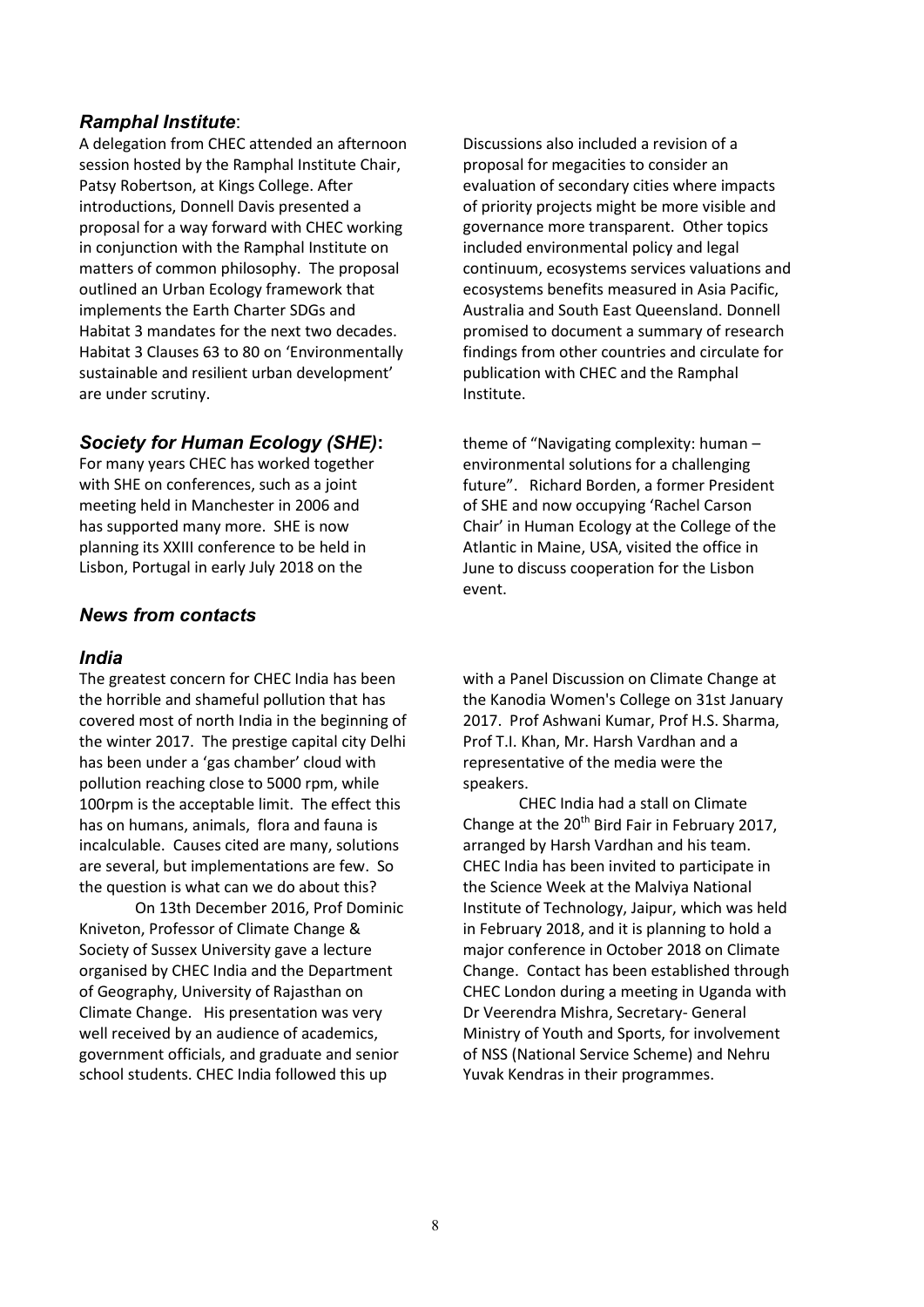#### *New Zealand*

It is now three years since our registered charitable trust TOTI (Theatre of the Impossible Trust) resolved to act as CHEC NZ in the absence of any alternative body, this since we all personally knew Zena Daysh and supported her aims through CHEC, and assist with her postgraduate fellowship legacy at the

University of Waikato (with Norm Stannard). TOTI's Board consists of: Bill McArthur (chair), Margaret Evans, Mavora Hamilton, Kate McArthur, Christine Wright and Advisors – Tom Roa, Ngapare Hopa, Richard Stowers, Hamish Keith.

#### *Dame Zena Daysh inaugural fellow Dr Sangion Tiu graduates PhD at Waikato*

*Celebrating the graduation of Dr Sangion Tui (centre), inaugural Dame Zena Daysh scholar with TOTI's Margaret Evans (left) and Mavora Hamilton, and (back row from left) VC Neil Quigley, Chris Eames, Pat Stannard, Papua New Guinea High Commissioner Noel Leana, Norm Stannard, Priya Kurian, and Chancellor Jim Bolger* 

Family, friends and colleagues gathered 3 May to celebrate the graduation of Zena Daysh inaugural scholar Dr Sangion Tiu. Sangion's thesis – 'Traditional Ecological Knowledge in Sustainable Resource Management in Papua New Guinea: The Role of Education and Implications for Policy – shows the benefits traditional indigenous knowledge can have for education and sustainable resource management. Now General Manager at the Research Conservation Foundation in Papua New Guinea, she is applying her research to protect PNG's flora and fauna, and in the process empowering indigenous communities by using their knowledge.

Shaaliny Jaufar of the Maldives was selected as the new Zena Daysh scholar in September (2017). Her research relates to 'social infrastructure for sustainable citizenship' – for active and engaged youth citizens working towards a sustainable future in the face of climate change, the crisis in modern democracy and the erosion of civic culture. TOTI acts on behalf of the late Zena Daysh as the New Zealand agency of CHEC, the Commonwealth organisation she founded to promote humanity's responsibility for a sustainable world, reflected in the Maori term 'kaitiakitanga.



The flag of Papua New Guinea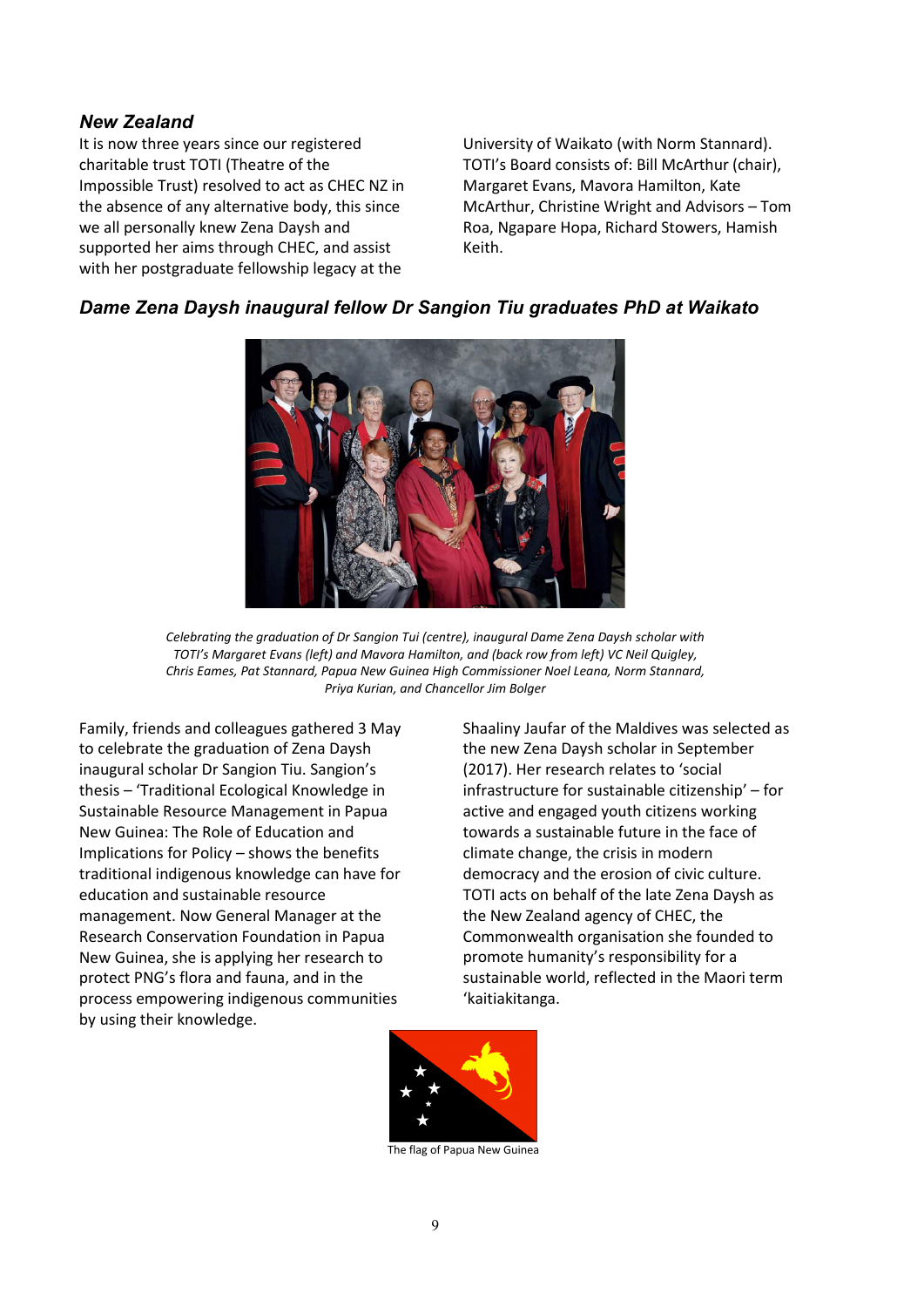## **6. CHEC Network**

#### **Australia**

Dr Donnell Davis Envirobusiness PO Box 2029 Runcorn 4113 Australia donnell@envirobusiness.org

#### **CIANEA**

Patricia Kabatabazi Community based Impact Assessment Network for Eastern Africa ( CIANEA) P.O.BOX 8277, KAMPALA- UGANDA TEL. 256 – 414-221277 cianeauganda@yahoo.co.uk Website: cianeauganda.org (in rehabilitation)

#### **The Gambia**

Mr. Badara N. Bajo PO Box 21, Banjul The Gambia Fax: +220 4486026 Tel: +220 4486301/9955063 gepadg@yahoo.com

#### **India**

Hon President: Prof Dr H S Sharma President: Prof Dr Ashwani Kumar Mrs Gerda Unnithan Communication Officer University of Rajasthan Jaipur – 302004 Rajasthan, India gjunnithan@hotmail.com

#### **Kenya**

Mr. Norbert M. Sangura PO Box 1702-50200 Nairobi, Kenya Tel: +254 735 409867 Chec.kenya@yahoo.com

#### **New Zealand**

Margret Evans TOTI www.toti.co.nz www.Facebook.com/TOTItrust info@toti.co.nz

#### **Nigeria**

Hon. Levi Oguike CPlot 118, Z Close, 21Road, Festac G.P.O. Box 9216, Marina Lagos. hec\_nigeria@hotmail.com

#### **Uganda**

Mr Caleb Kakuyo, Mr. Sam Mbabala Plot 3-5 7EL Street, Industrial Area PO Box 659, Kampala, Uganda ckakuyob@yahoo.com , smabala@yahoo.co.uk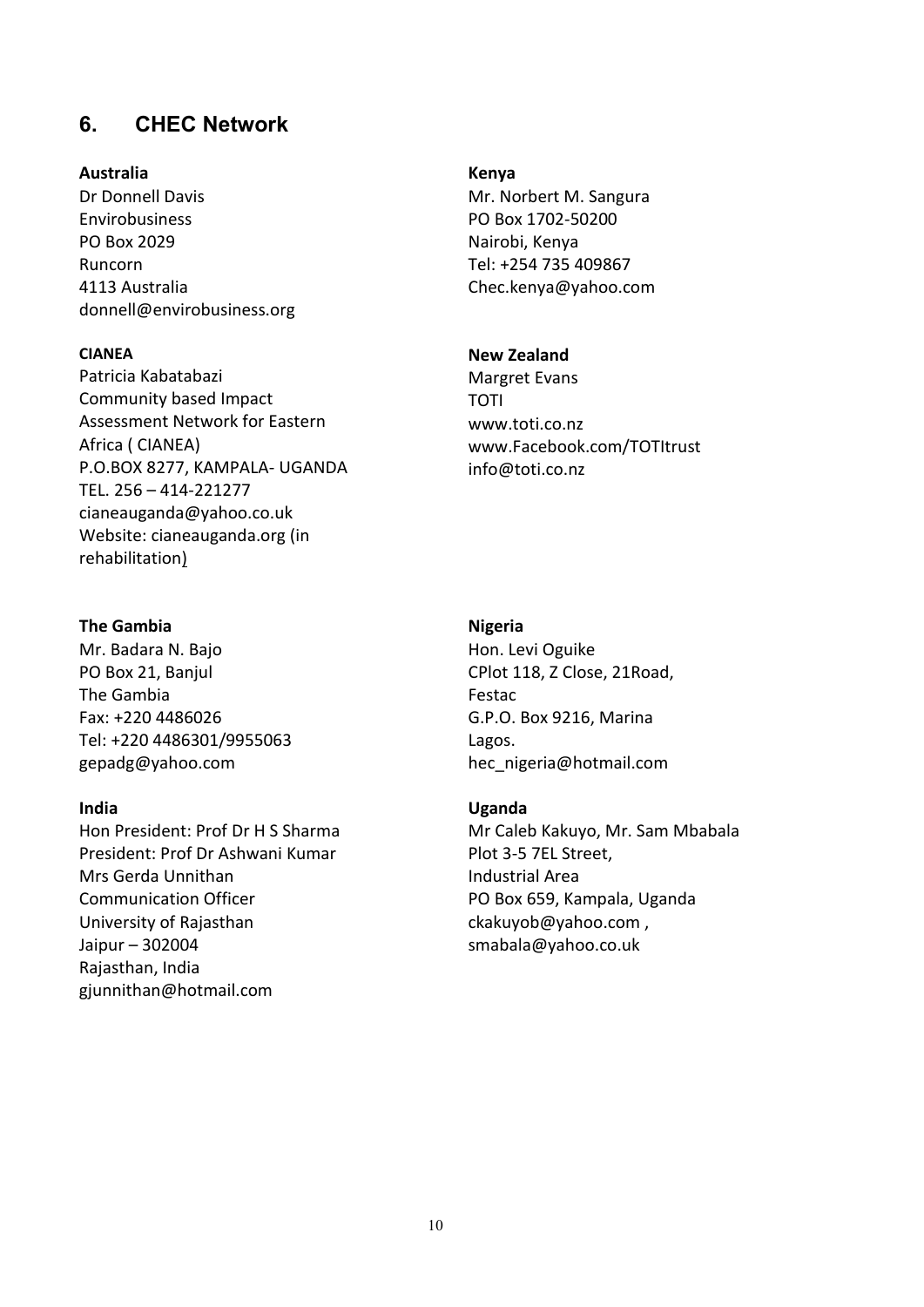## **7. CHEC Governance**

CHEC has lost two prominent and close friends during the year.



A longstanding member of the CHEC Governing Board, died on Sunday 2<sup>nd</sup> July 2017. He became involved with CHEC after Zena Daysh visited Rajasthan in 1973 and held

discussions about the setting-up of CHEC-India. Later, Professor Unnithan became the Founder-President of CHEC-India and subsequently developed the Indira Gandhi Centre for Human Ecology, Environment and Population Studies following a resolution at an International Conference on Human Ecology in 1979. Professor Unnithan had become a member of CHEC's Governing Board in 1982.

#### *John Anderson*

A great friend of CHEC, passed away in September 2017. He was the Chairman of CHEC's Executive Committee from 2005 to 2007. John was a great supporter of the Commonwealth Association of Planners and did much to strengthen the organisation especially when he was Secretary-General between 2000 and 2006. John subsequently became Honorary Vice President of CAP.

#### **Office**

The office is run by Yahya al Witri, who manages the accounts and keep us up to date on mail and messages. His loyalty is greatly appreciated by all trustees and members. Communication Officers: Andre Lombard left early in the year to take up work with the BBC World Service. In April we were lucky to get two new Communication Officers: Rebecca Story and John McDonnell, both have been

*Professor TKN Unnithan*

He was made a Vice-Chairman in 2011 and a patron of CHEC in 2013. India played a key role in the early development of CHEC. In 1982, Zena Daysh acknowledged the significant roles played by Indian politicians and scientists in the formative international conference and community programs. CHEC-India, always firmly based in the University of Rajasthan, has had a consistent set of local projects, and has long held a special conference on World Environment Day (June  $5^{th}$ ). Professor Unnithan's support for CHEC was consistent and prolonged. His advice and counselling will be very much missed by all of us in CHEC. His wife Gerda will continue to be our link to CHEC India. More about his life can be found at http://www.checinternational.org/obituaryprofessor-tkn-unnithan/

Clive Harridge, Secretary General of the Commonwealth Association of Planners, first became involved in CAP in 2000 and he will always hold very fond memories of spending time with John at the Business Meeting held that year in Surfer's Paradise, Australia. It was always a great pleasure to work with John on CAP matters which Clive did over subsequent years.

very good at both keeping the website up to date as well as writing for us. Rebecca got new work in the UK Civil Service but we are very lucky having John still with us. CHEC's office at 4, Hurlingham Studios in London is very accessible and there is space for several volunteers to work together. CHEC is happy to share the office for meetings and gettogethers.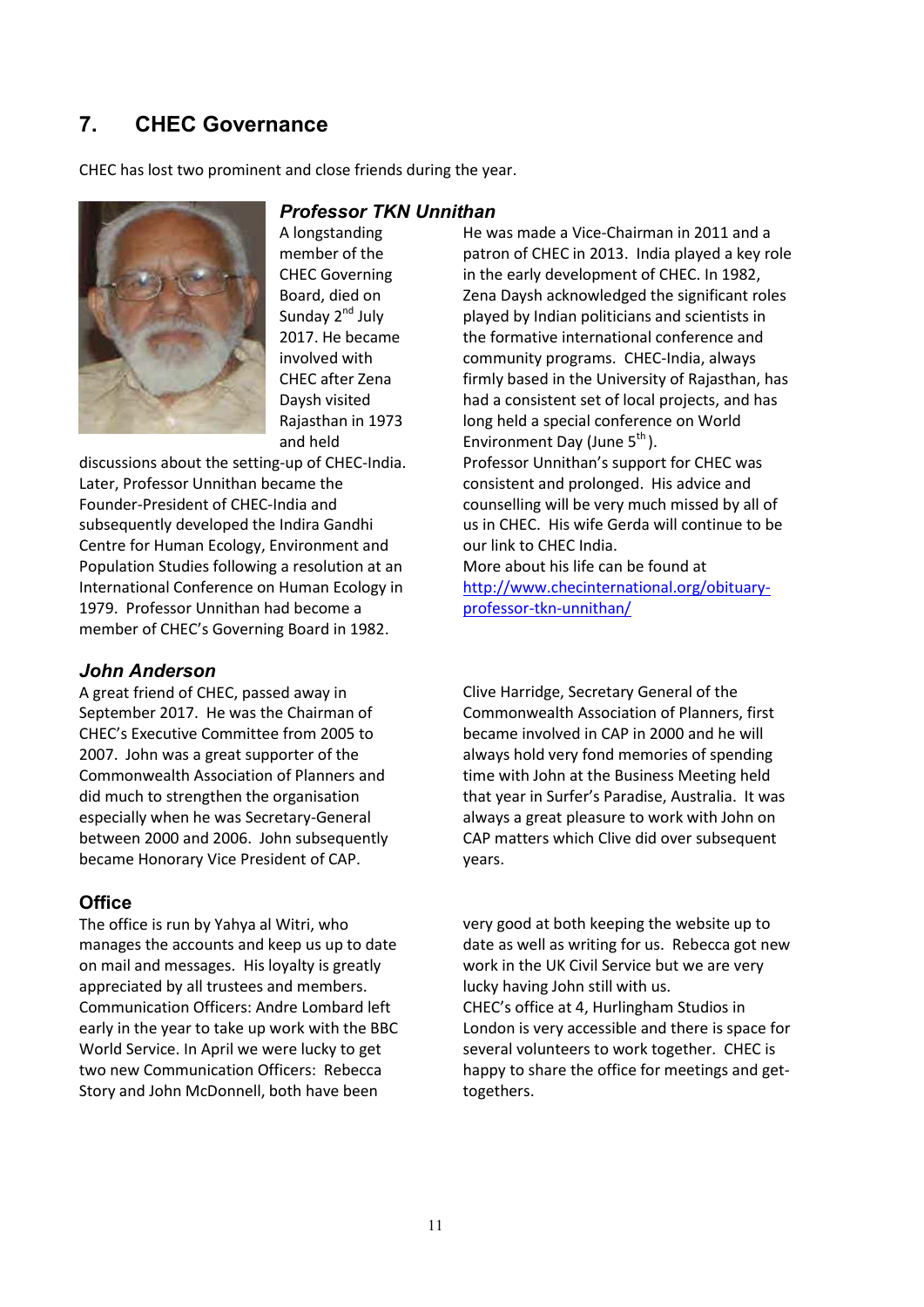### **Members of the CHEC Governing Board Nov 2017**

| <b>Honorary President:</b> | Hon. Levi Oguike, CHEC Nigeria                       |
|----------------------------|------------------------------------------------------|
| Patrons:                   | Dr Aisie Lucan, Sierra Leone                         |
|                            | Mr Norman Stannard, New Zealand                      |
|                            | Ms Narelle Townsend, Australia                       |
| Chairman:                  | Caryll Stephen, Foundation for Water Research, UK    |
| Honorary Treasurer:        | John Bonham, CHEC UK                                 |
| <b>Company Secretary:</b>  | Eva Ekehorn, CHEC UK                                 |
| Governance:                | Mark Robinson, Commonwealth Consortium for Education |

#### **Other Members of the Board**:

Rhonda Cox, Trinidad & Tobago HC Dr Saadyah Chishti, CHEC Pakistan Hon. Sanusi Daggash, CHEC Nigeria Dr Donnell Davis, CHEC Australia Emeritus Prof Ian Douglas, School of Environment, Education and Development, University of Manchester, UK Dr Morteza Honari, Dr Honari Education Institute, Tehran Patricia Kabatabazi, CIANEA, Uganda Ripin Kalra, University of Westminster, UK Dr T I Khan, Indira Gandhi's Centre for Human Ecology, Univ. of Rajasthan, Jaipur, India Dr Michael Mutter OBE, University of Westminster Norbert Sangura, CHEC Kenya Jane Samuels, Tools of Change, UK Kabir Shaikh, former UNESCO, UK Ganesh Supramaniam, CHEC UK



*The Shard, London (photo Eva Ekehorn)*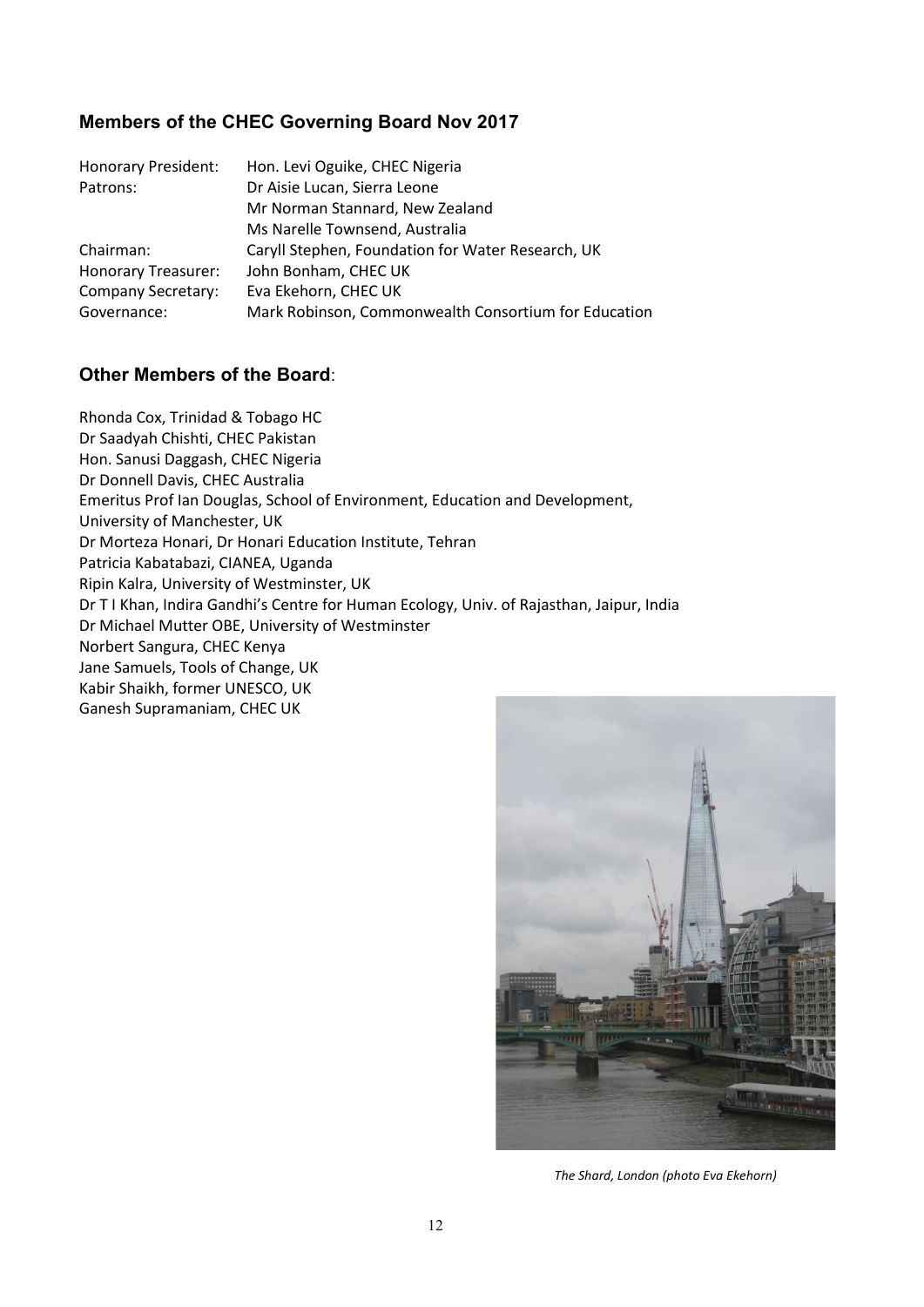## **8. Financial Statement 2017**

|                                                        | £          | £             |
|--------------------------------------------------------|------------|---------------|
|                                                        | 31.12.17   | 31.12.16      |
| <b>INCOMING RESOURCES</b>                              |            |               |
| <b>Voluntary income</b>                                |            |               |
| Donations                                              | 20         | 1,350         |
| Grants                                                 | 2,500      |               |
| Subscriptions                                          | 388        | 502           |
|                                                        |            |               |
|                                                        |            |               |
| <b>Investment income</b>                               |            |               |
| Investment income received                             | 20,515     | 20,684        |
| Deposit account interest                               | 64         | 535<br>21,219 |
|                                                        | 20,579     |               |
| <b>Total incoming resources</b>                        | 23.487     | 23,071        |
|                                                        |            |               |
| <b>RESOURCES EXPENDED</b>                              |            |               |
| <b>Charitable activities</b>                           |            |               |
| Project expenditure                                    | 1,000      | 1,200         |
| Project Consultancy                                    |            | 631           |
|                                                        | 1,000      | 1,831         |
|                                                        |            |               |
| <b>Governance costs</b>                                |            |               |
| Wages                                                  | 11,713     | 9,754         |
| Accountancy                                            | 4,290      | 2,040         |
|                                                        | 16,003     | 11,794        |
|                                                        |            |               |
| <b>Support costs</b>                                   |            |               |
| <b>Management</b>                                      |            |               |
| Trustees' expenses                                     | 3,134      | 1,526         |
| Rent, rates & insurance                                | 9,258      | 8,921         |
| Light and heat                                         | 167        | 143           |
| Postage, telephone & fax                               | 552<br>260 | 511           |
| Printing, publications & stationery<br>Sundry expenses | 1,171      | 1,384         |
| Travel, conferences & administration                   | 346        | 1,025<br>602  |
| Consultancy                                            | 3,059      | 30            |
| Fixtures and fittings                                  | 346        | 587           |
| Bank interest $&$ charges                              |            | (803)         |
| <b>Total resources expended</b>                        | 35,296     | <u>27,551</u> |
|                                                        |            |               |
| <b>Net Expenditure</b>                                 | (11, 809)  | (4,480)       |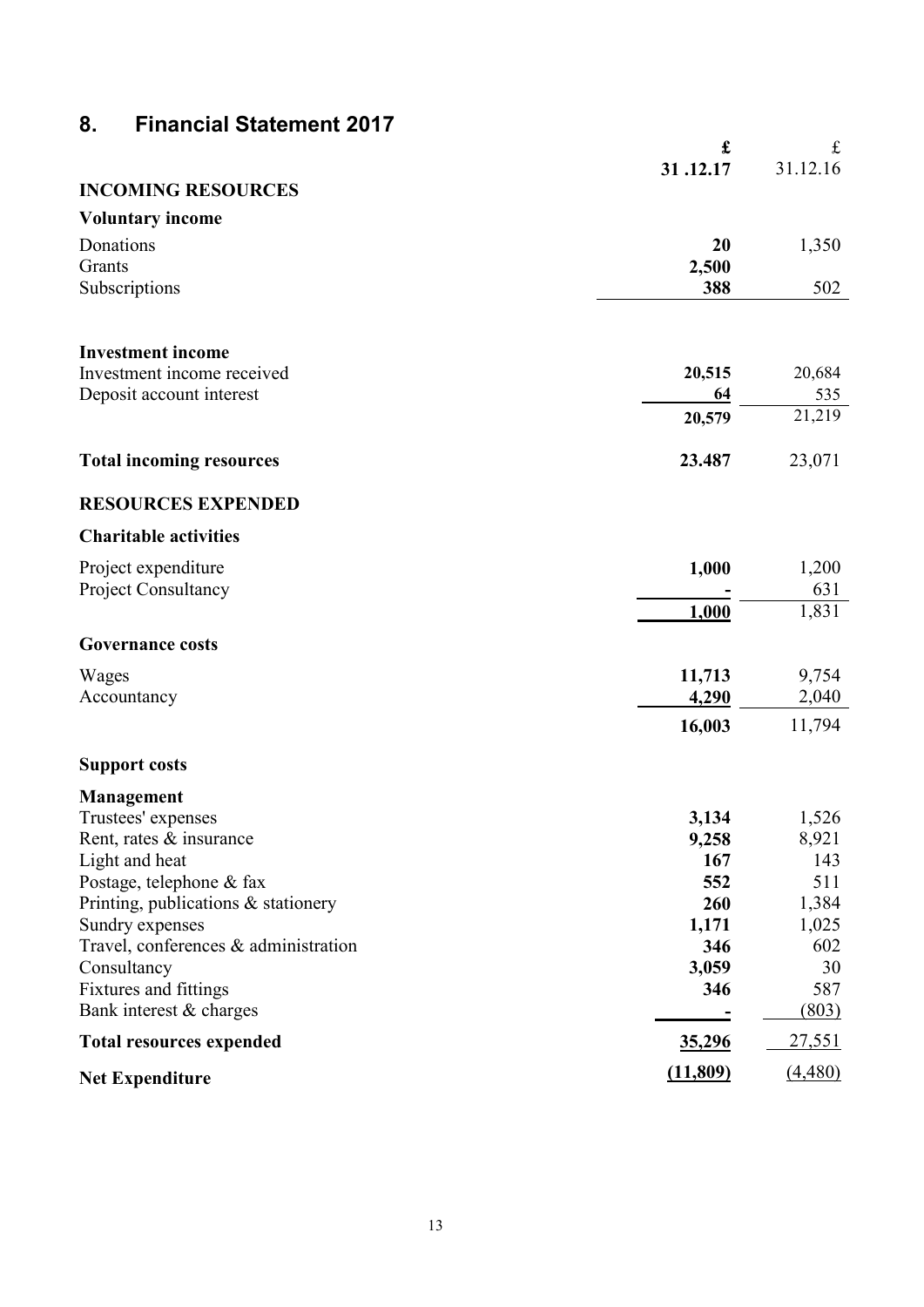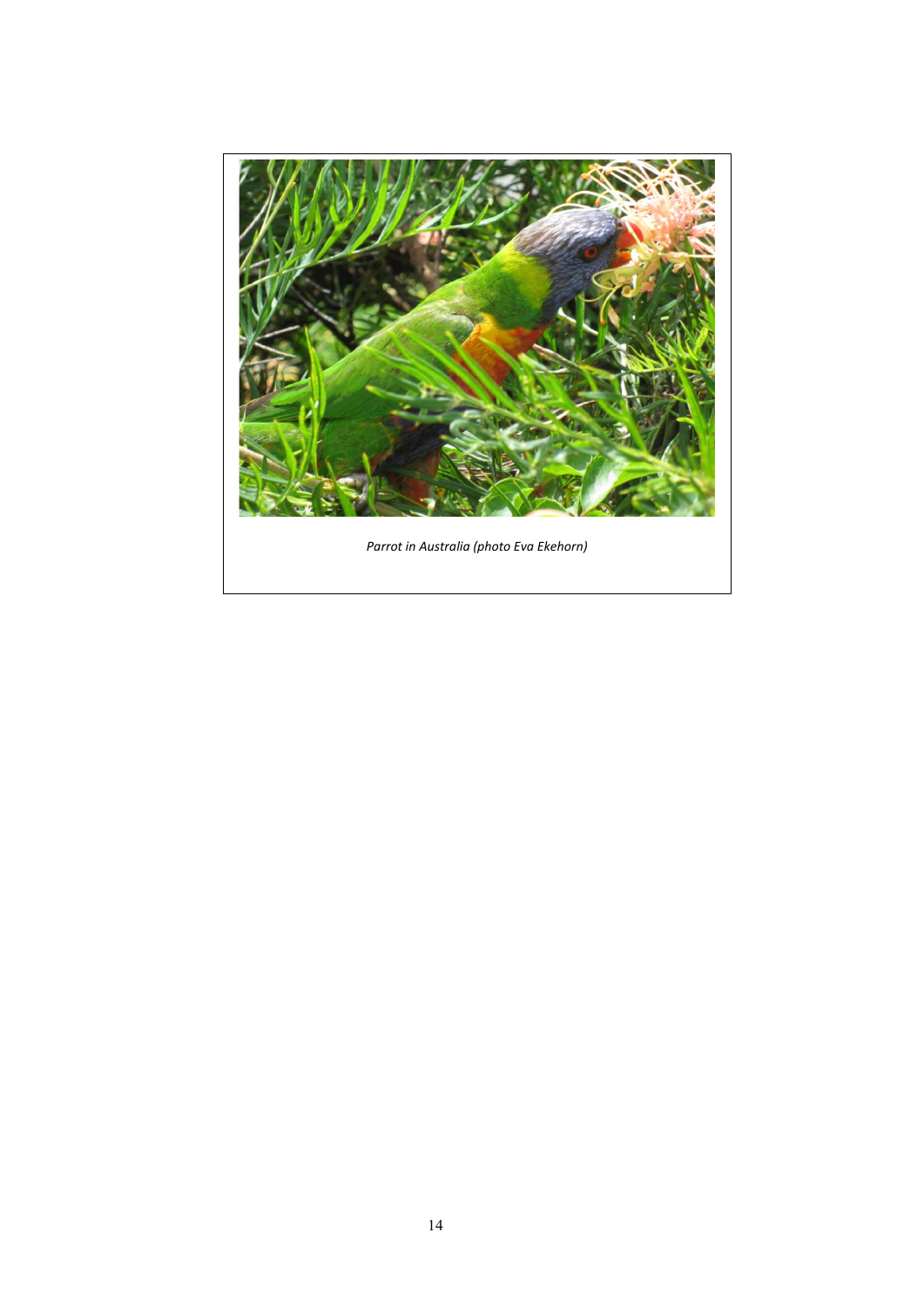## **Membership Form 2018**

## **Commonwealth Human Ecology Council**

*Member Information (please print or type)* 

| Name                   |  |
|------------------------|--|
| <b>Billing Address</b> |  |
| Town                   |  |
| Country                |  |
| Postal Code            |  |
| Telephone              |  |
| E-mail                 |  |

*Membership Fees (please tick appropriate box)* 

| Ordinary                            | £30  |  |
|-------------------------------------|------|--|
| Student                             | £10  |  |
| Corporate                           | £ 60 |  |
| Concessions (SHE Members, Over 65s) |      |  |
| Life Membership (over 60)           | £200 |  |
| Life Membership (under 60)          |      |  |

*Payment Method* 

**Total Payment: \_\_\_\_\_\_\_\_**

*I will make the above payment(s) by:* 

\_\_\_\_\_**\_**\_\_ Cash \_\_\_\_\_\_\_Cheque \_\_\_\_\_\_\_ Bank transfer: Sort Code: 20-69-15; A/C 73900398

#### **\*\* Please contact the CHEC Office for payment by Credit Card**

#### *Acknowledgement Information*

Please use the following name(s) in all acknowledgements:

Signature

Date

*Please make cheques or other donations payable to:*

**Commonwealth Human Ecology Council 4, Hurlingham Studios, Ranelagh Gardens London SW6 3PA United Kingdom Tel: +44 (0)20 3689 0979 contact@checinternational.org** 

*Visit us @ www.checinternational.org*